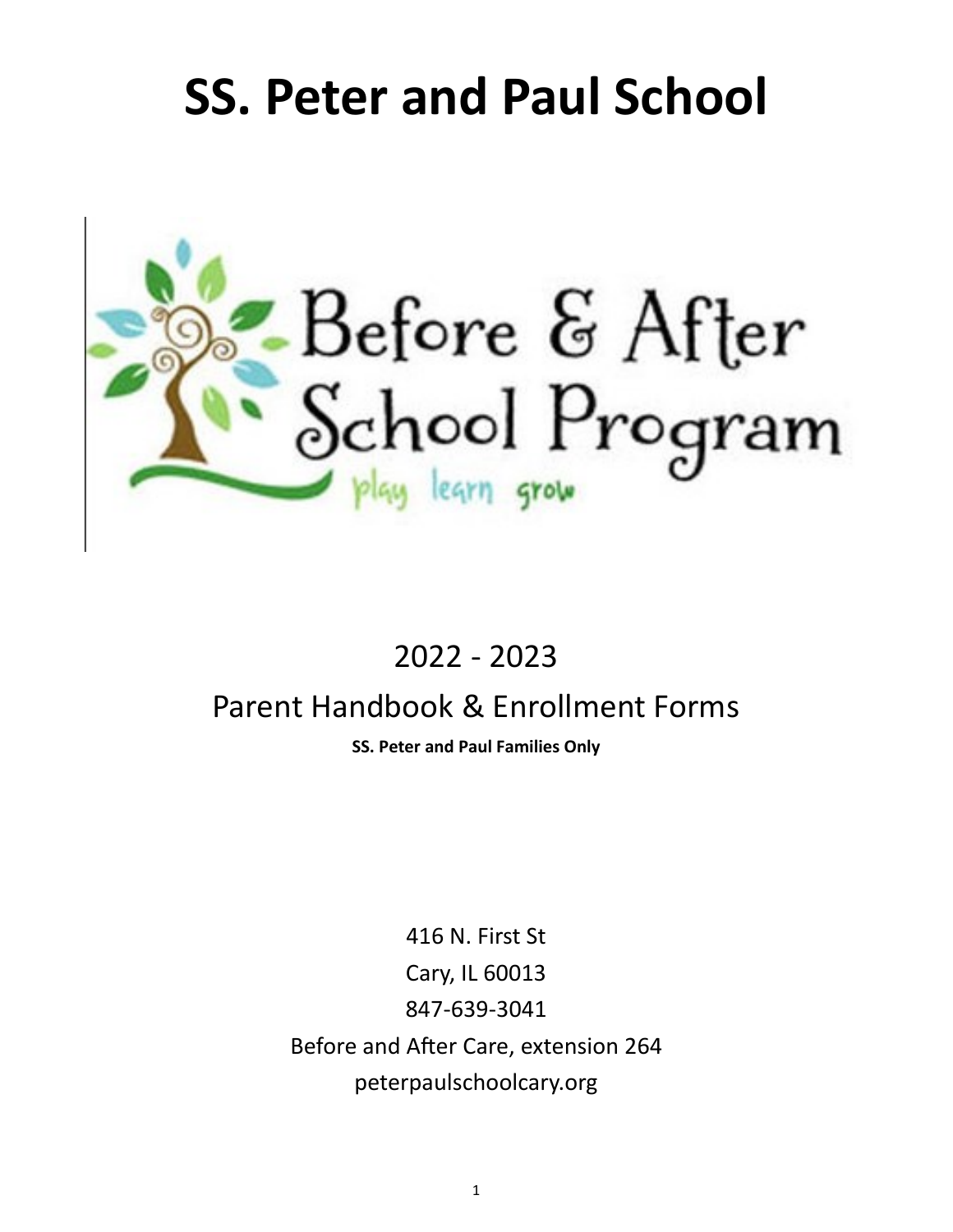### **St. Peter and Paul Catholic School**

### Mission Statement

SS. Peter and Paul Catholic School exists in the Kingdom of God to help students reach their highest potential as Catholic Christians. We accomplish this by the following goals:

- Encouraging students to model their lives after our Savior, Jesus Christ.
- Fostering a sensitivity of the needs of our local and worldwide communities.
- ◆ Spreading the Gospel message through words and actions.
- Continuing the tradition of excellence in Catholic education.

Reviewed Spring of 2013

### Philosophy

The Before and After Care Program exists to provide an environment where each child is supervised by responsible adults during the before and after school hours. The program is a caring, safe, and supportive program that exists for the personal growth and well-being of each child. These programs are well rounded to provide children with social, emotional, and recreational activities that are self-directed, group-directed and staff-directed.

### Goals

- To help each child reach his or her fullest potential in social growth, physical well-being and mental development
- To support and strengthen children and families through a safe, caring, and fun environment
- To role model positive attitudes, Christ-like actions, and to teach leadership
- To have fun and memorable experiences every day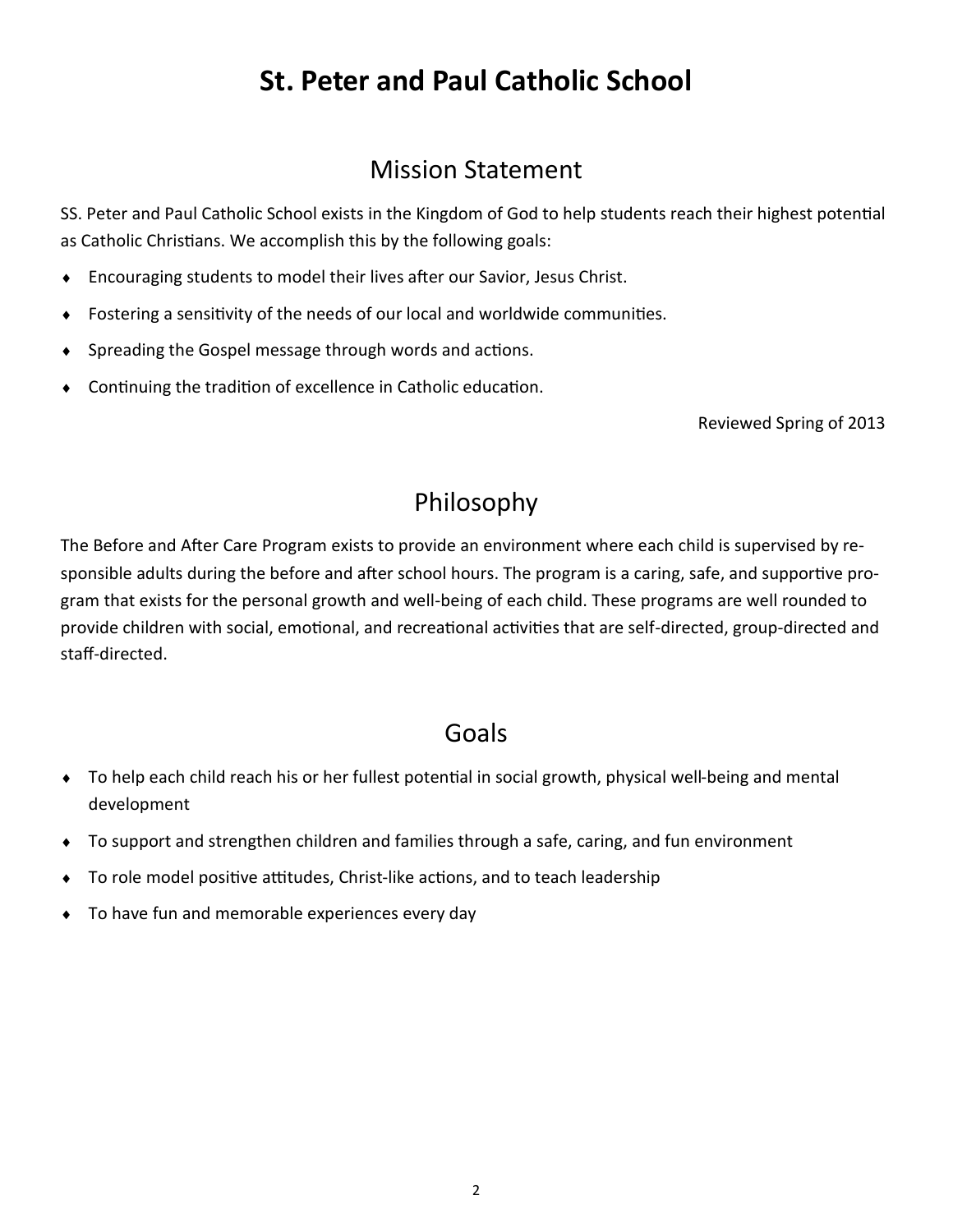#### **PROGRAM DATES**

The Before and After Care Program is held at school every day that school is in session from August to June. The exceptions are as follows:

If school is cancelled there is no Before or After Care

#### **PROGRAM HOURS**

The Before Care Program runs from 6:30 am to 7:30 am.

The After Care Program runs from school dismissal until 6:00 pm.

• This also includes early dismissal days

If you are going to be late, a phone call to 847-639-3014, ext. 264 needs to be made. When children are not picked up by 6:00 pm, there will be a charge of \$25.00 for each occurrence. If your child is picked up late for a total of 3 times in a month, your child will be removed from the program. Repeated late pick up during the course of the year may result in removal from the program also. The official time is taken from the school clock.

#### **FEES AND COSTS**

There is a \$25 non-refundable registration fee per family, per school year, that is due at the time of enrollment. Program rates for the school year can be found on page 7. Your fee will be the same each month as it is calculated on the number of school days then divided into 9 monthly payments due September 1st through May 1st. Fees must be paid in full on the first of each month. Billing is generated a month in advance. A late fee of \$25 will be applied to your next invoice if payment was not received by the due date, unless arrangements are made with the principal PRIOR to the due date. Payments are made through FACTS.

#### **ADMISSON AND ENROLLMENT**

The deadline to register for school year is August 1. The Program admits children entering Pre-K through 8th grade.

For enrollment please complete ALL of the following forms from the back of this packet:

- 1. Enrollment form
- 2. Medical Authorization-if this form does not apply to your situation, please write "Does Not Apply" across the form and sign your name and date it
- 3. Complete the Emergency Contact Form. This is in addition to any filled out for the regular school day.
- 4. One or both parents and child/ren enrolled must sign the Acceptance of the Terms and Guidelines of SSPP Before and Aftercare Program and the Agreement to comply with them

**Submit ALL of the forms with the registration fee of \$25 before the deadline.** Enrollment is not complete without any part of this process completed.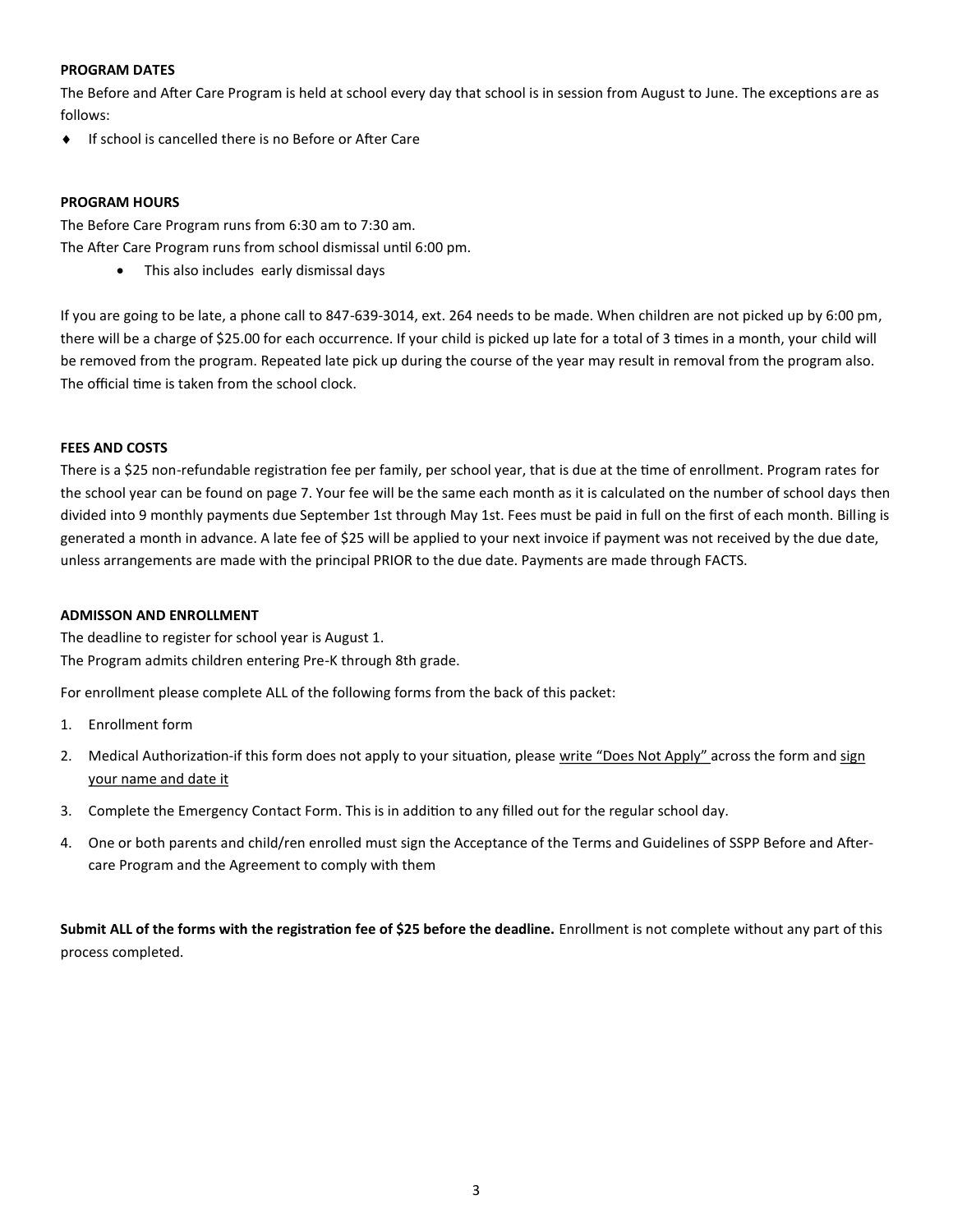#### **ADMINISTRATION**

There is a Program Coordinator (the Principal) who oversees the entire operation, a Care Coordinator (Mrs. Kathy Kuske) who is responsible for the actual running of the program. They are supported by our school office staff.

#### **UPDATING INFORMATION**

**Be sure we can reach you** especially if there would be an emergency. Updating of all information, such as a change of address , telephone (home, cell, or work), family situations, custody agreements, and any additions or removals of individuals from the pick up forms is the responsibility of the parent. In divorce or separation cases, it is the **responsibility of the enrolling** parent to update and/or complete the enrollment forms. **All changes must be made in writing and in triplicate**. (The three copies are for the 1 office, 2 -care coordinator and 3-your child's teacher).

#### **CHANGE IN SERVICE**

Any increase or decrease in schedule should be requested at least one week in advance in writing and must be approved by the Program Coordinator.

#### **WITHDRAWALS / TERMINATION**

In the event of withdrawal other than for emergency situations, parents must submit a withdrawal letter to the Care Coordinator or to the staff person in the office two weeks prior to withdrawing. If the school is not informed, the parent is still responsible for the payment.

#### **ARRIVAL AND DEPARTURE**

There are NO exceptions to the sign in/out procedures. They are as follows:

- 1. All children must be signed in to the Before Care Program and signed out of the After Care Program by their parent or other authorized adult.
- 2. Children may not sign themselves in or out of the program
- 3. Children may not be signed in or out of the program by individuals that are not on the authorized pick-up and drop-off form. Anyone picking up a child who is unfamiliar to a staff member will be asked to show identification before the child can be released.
- 4. If the need arises for someone else to pick up or drop off your child other than the individuals on your Authorized Pick-up and Drop-off Form, parents will need to notify the Care Coordinator in writing with a signed note, email (aftercare@ssppcary.org), or in an emergency situation, with a phone call.
- 5. If a child is not properly signed in, the parents will be contacted. If a child is not properly signed out, they will be reported to the police as lost or missing and the parents will be notified.
- 6. No staff member is authorized to accept your child into the school before our operating hour which is 6:30 am.

These procedures are for the safety of your child, so please keep the staff informed of any changes.

#### **HEALTH**

Please take time in the morning to check your child for the following symptoms: fever, diarrhea, rashes, vomiting, and any signs of communicable diseases. If any of these symptoms are present, please do NOT send your child to the program or school. If a child develops any of the above mentioned symptoms while at the Before or After Care Program, parents will be notified and requested to pick up the child. A notice shall be posted if any child comes down with a communicable disease. Any child who is attending the Program will be considered well enough to participate in all outdoor activities. A written doctor's excuse will be needed if any exception is to be made.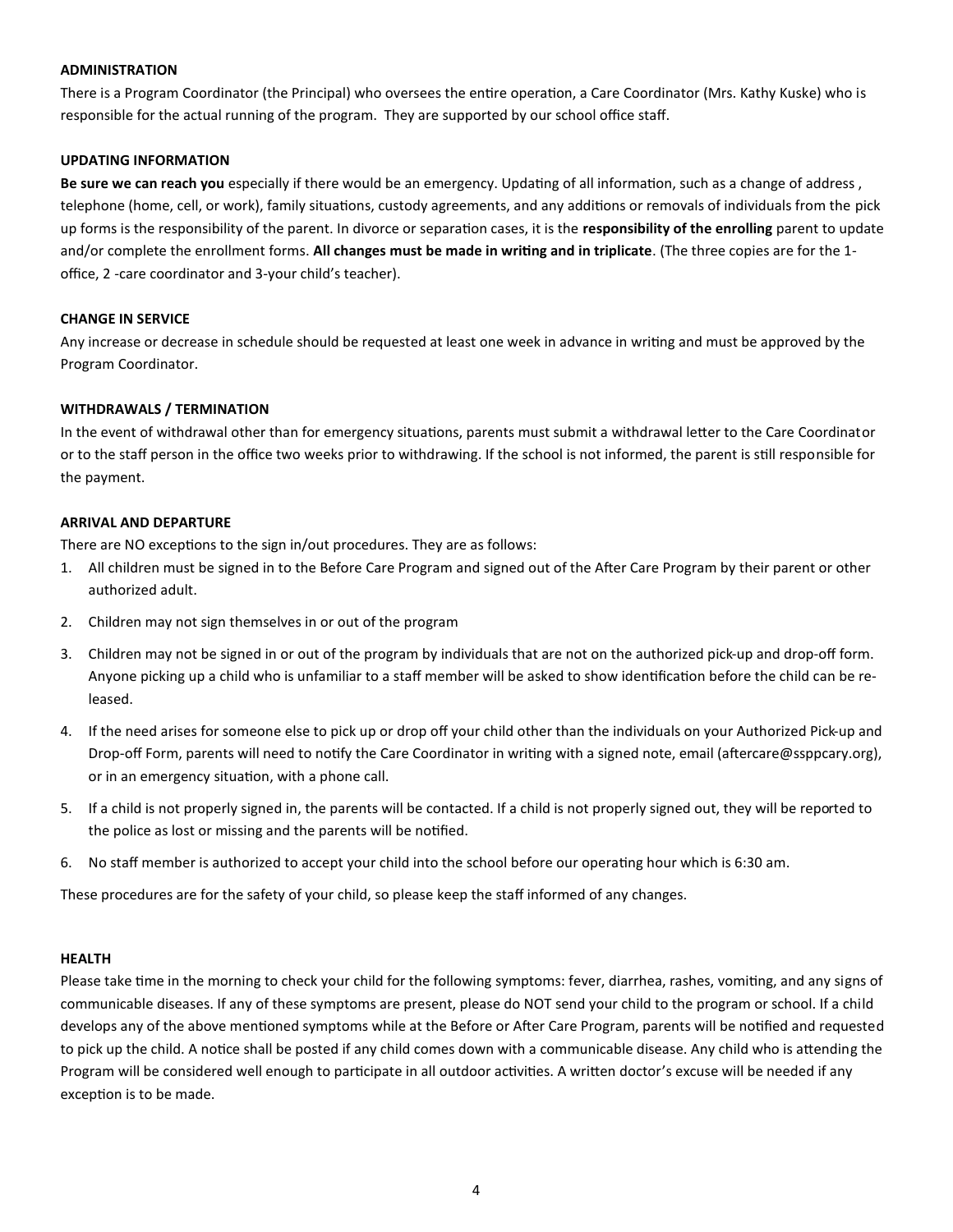#### **NUTRITION AND SNACKS**

Children are encouraged to eat a well-balanced breakfast prior to arrival, or bring a nutritious sack breakfast (that does not require heating) to Before Care, breakfast is not provided by the school.

The school will provide a nutritious snack shortly after arrival to Aftercare. Snack time is an opportunity for the children and staff to sit and relax together, share experiences of the day and to plan activities. If your child is especially hungry after school, or stays late, you may wish to send an extra snack with them. AFTERCARE IS A NUT FREE ZONE. If you choose to send an additional snack, it MUST be nut free. On days of early dismissal, it will be necessary to send a cold lunch including a drink, any necessary utensils and napkin with your child. The same rules apply to lunch as to the snacks. They must be NUT FREE.

#### **CLOTHING**

You may wish to send an extra set of labeled clothing with your child. They will be allowed the opportunity to change out of their uniforms. Be sure the clothing you send, as well their uniform, is labeled. Small children often do not recognize their own clothing and the uniforms all look alike! Children should wear comfortable "play" clothing that is easy to put on and take off. Rubber soled encased shoes are also another useful item. When the children go outdoors it is necessary for them to have an appropriate jacket and hat. During the fall and spring months, we ask that you provide sunscreen and insect repellent, if necessary, for your child/ children.

#### **MEDICATION**

Medication will only be given when a "Medication Authorization Form" is on file and signed by a doctor. All medication must be in the original container and must be labeled with the child's name, doctor's name, name of drug, dosage required, and the time that it is to be administered. Children may not carry any medication for self-administration except as required by a doctor's order.

#### **ABSENTEEISM**

It is imperative that parents notify Before and After Care Staff if their child will not be attending the Program. Please send a written note ahead of time, email us at aftercare@ssppcary.org, or if it's an emergency, call the school secretary with a message to be placed in their mailbox. **If a note is given the student's teacher, it must state: Please forward to Before/After Care Program.** 

#### **EMERGENCY PROCEDURES**

Evacuation (Fire), Shelter in Place (Tornado) Code Orange (Injury) 1. In case of an emergency, children will practice Fire and Tornado drills following school procedures. 2. The code word for an emergency at Before/After Care Program is Code Orange. This is only used in an emergency such as trauma to a limb or head, serious fall, heart attack, etc. If an emergency would arise, the children would hear staff yell Code Orange. At this point the children would sit down and be quiet where they are until instructed by staff to move to another area.

#### **BEHAVIORAL EXPECTATION AND CONSEQUESNCES**

Staff and students are expected to interact in a manner congruent with the philosophy of St. Peter and Paul Catholic School. It is expected that students develop self-esteem, creativity, and have fun.

Because of the indoor setting and types of activities offered, children are expected to behave in a manner that does not:

- 1. Decrease the enjoyment of the other children
- 2. Cause harm to themselves, other children or staff

Behavior that is not tolerated in school Includes but is not limited to:

- 1. Swearing or fighting
- 2. Hitting, kicking, spitting, or otherwise hurting children or staff
- 3. Being disrespectful to other children or to the program staff
- 4. Destruction of school equipment or personal property
- 5. Possession of knives or weapons of any kind; this will result in immediate suspension from the program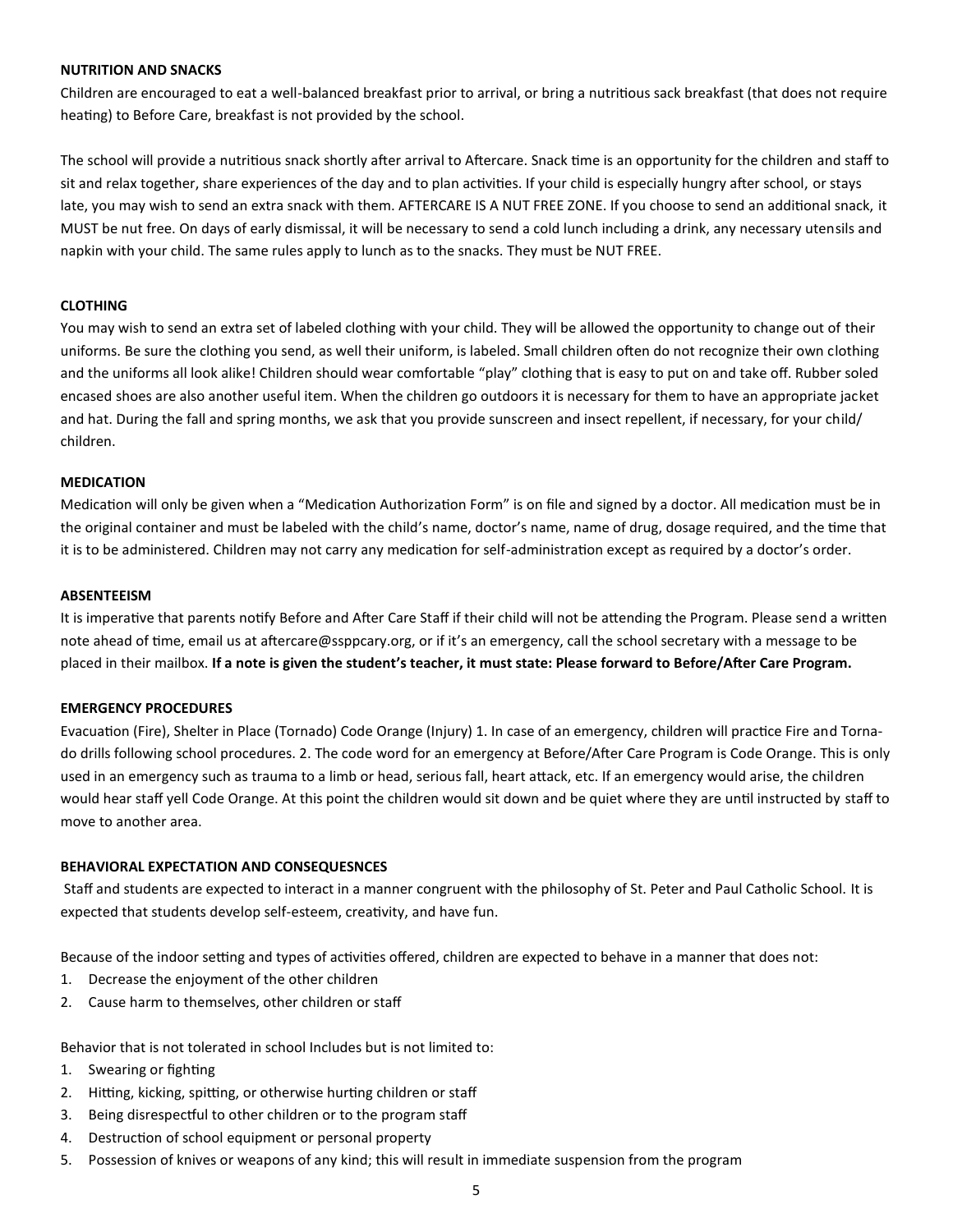Consequences that are utilized

- 1. Warnings, redirection if possible
- 2. Time out with a counseling session with a group aid
- 3. Time out with a counseling session with the care coordinator
- 4. Phone call to the parents and/or conference with the parents, care coordinator and child.
- 5. Probation, suspension or termination from the program depending on the extent of the situation

#### **DISCIPLINE**

Discipline is designed to help each child develop self control and to assume responsibility for their own actions. We take a positive approach to discipline by letting children know what they can or cannot do and by redirecting them to a different activity. A time out will be used only when the child loses complete control.

#### **REMOVAL FROM THE PROGRAM**

The School reserves the right to remove a child from the program in situations where parents do not adhere to Before and After Care Program policies. These include but are not limited to:

- 1. Behavior issues
- 2. Delinquent payment of fees
- 3. Picking up the child late
- 4. Failure to provide or update medical emergency contact information

A family may be given two weeks notice in order to allow them time to find alternate care in some situations. If the cause for termination is serious, immediate termination may result.

It is the responsibility of the parent to inform the program coordinator, in writing, of their child's withdrawal from the program. If notification is not made, the parent will still be responsible for payment.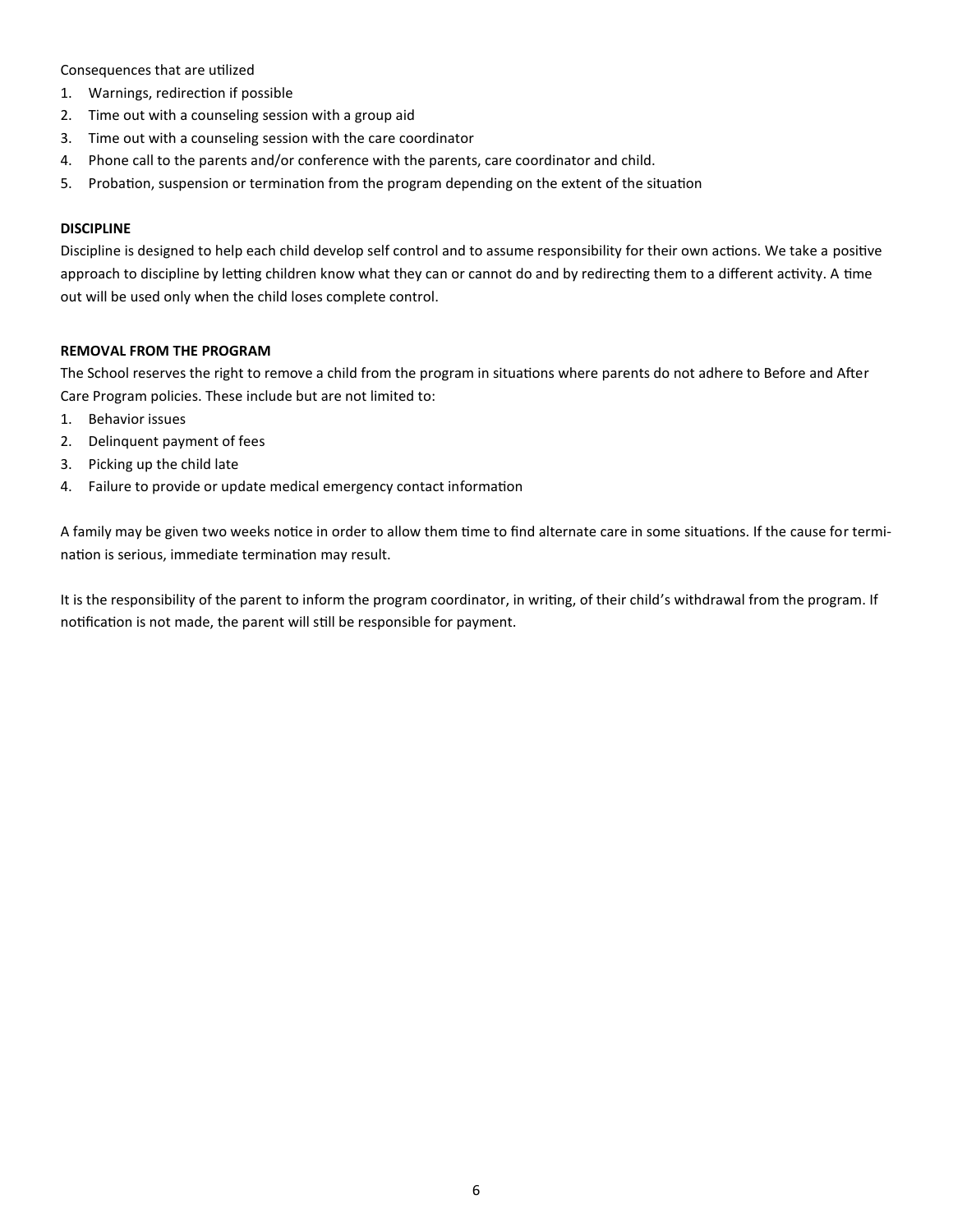# **Before & Aftercare Program Monthly Rates 2022-2023**

| <b>SERVICE</b> | 1 CHILD | <b>2 CHILDREN</b> | <b>3 CHILDREN</b> |
|----------------|---------|-------------------|-------------------|
| 5 DAYS AM      | \$164   | \$275             | \$386             |
| 5 DAYS PM      | \$204   | \$356             | \$507             |
| 5 DAYS AM & PM | \$319   | \$587             | \$855             |
| 4 DAYS AM      | \$156   | \$262             | \$369             |
| 4 DAYS PM      | \$193   | \$335             | \$476             |
| 4 DAYS AM & PM | \$300   | \$550             | \$800             |
| 3 DAYS AM      | \$138   | \$229             | \$320             |
| 3 DAYS PM      | \$172   | \$299             | \$425             |
| 3 DAYS AM & PM | \$261   | \$476             | \$690             |
| 2 DAYS AM      | \$103   | \$177             | \$249             |
| 2 DAYS PM      | \$125   | \$222             | \$317             |
| 1 DAY AM       | \$64    | \$97              | \$132             |
| 1 DAY PM       | \$75    | \$120             | \$165             |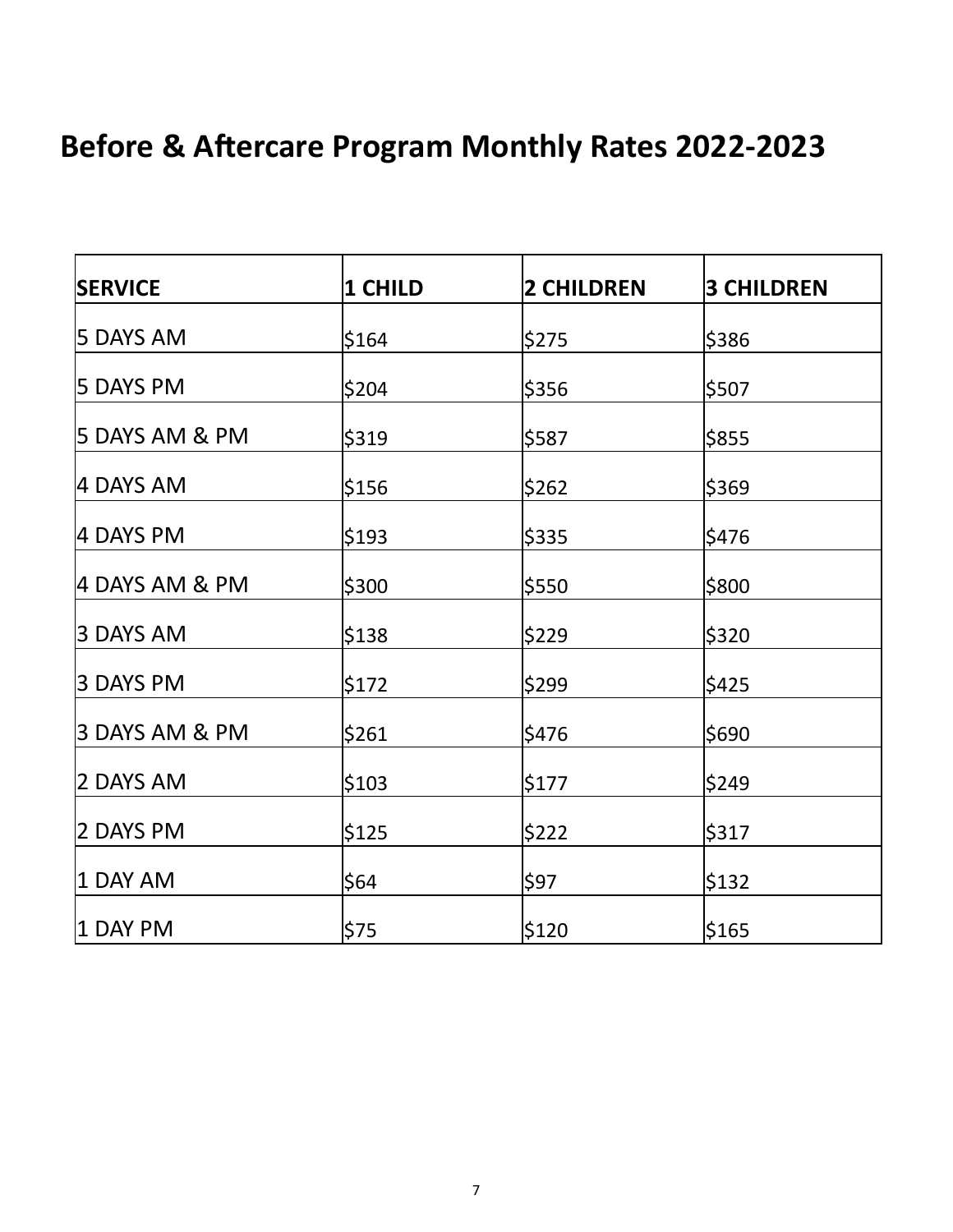# **SS. Peter & Paul School Before and After Care Program 2022-2023 Enrollment Form**

| Date______________                  |         |                                                                                       |                                      |        |                                                                                                   |                                                                                                                         |
|-------------------------------------|---------|---------------------------------------------------------------------------------------|--------------------------------------|--------|---------------------------------------------------------------------------------------------------|-------------------------------------------------------------------------------------------------------------------------|
| I wish to enroll my child/children: |         |                                                                                       |                                      |        |                                                                                                   |                                                                                                                         |
|                                     |         |                                                                                       |                                      |        | Grade: ____                                                                                       |                                                                                                                         |
|                                     |         |                                                                                       |                                      |        | Grade:                                                                                            |                                                                                                                         |
|                                     |         |                                                                                       |                                      |        | Grade:                                                                                            |                                                                                                                         |
|                                     |         | Please circle the services you are requesting:                                        |                                      |        |                                                                                                   |                                                                                                                         |
| <b>BEFORE CARE</b>                  |         | <b>AFTERCARE</b>                                                                      | <b>BOTH</b>                          |        |                                                                                                   |                                                                                                                         |
|                                     |         | Please circle the days of the week you are requesting:                                |                                      |        |                                                                                                   |                                                                                                                         |
| Monday                              | Tuesday | Wednesday                                                                             | Thursday                             | Friday |                                                                                                   |                                                                                                                         |
|                                     |         |                                                                                       | <b>Arrival/Departure Information</b> |        |                                                                                                   |                                                                                                                         |
|                                     |         | My child/ren will arrive for the Before Care Program at approximately __________ A.M. |                                      |        |                                                                                                   |                                                                                                                         |
|                                     |         |                                                                                       |                                      |        |                                                                                                   |                                                                                                                         |
|                                     |         |                                                                                       |                                      |        | My child/ren will be picked up from the from the AfterCare Program approximately _________ P.M.   |                                                                                                                         |
|                                     |         |                                                                                       |                                      |        |                                                                                                   |                                                                                                                         |
|                                     |         |                                                                                       |                                      |        | school activities such as Scouts, Snapology, sports or other programs will make them late         | Please list any activities that will regularly affect your child's/children's attendance in the program. Example: after |
|                                     |         |                                                                                       |                                      |        |                                                                                                   |                                                                                                                         |
|                                     |         |                                                                                       |                                      |        |                                                                                                   |                                                                                                                         |
|                                     |         |                                                                                       |                                      |        |                                                                                                   |                                                                                                                         |
|                                     |         |                                                                                       |                                      |        | Other than listed above the following persons are authorized to drop off or pick up my child/ren. |                                                                                                                         |
|                                     |         |                                                                                       |                                      |        |                                                                                                   |                                                                                                                         |
|                                     |         |                                                                                       |                                      |        |                                                                                                   |                                                                                                                         |
|                                     |         |                                                                                       |                                      |        |                                                                                                   |                                                                                                                         |
|                                     |         |                                                                                       |                                      |        |                                                                                                   |                                                                                                                         |

\$25.00 Registration Fee Paid Check #\_\_\_\_\_\_\_\_\_\_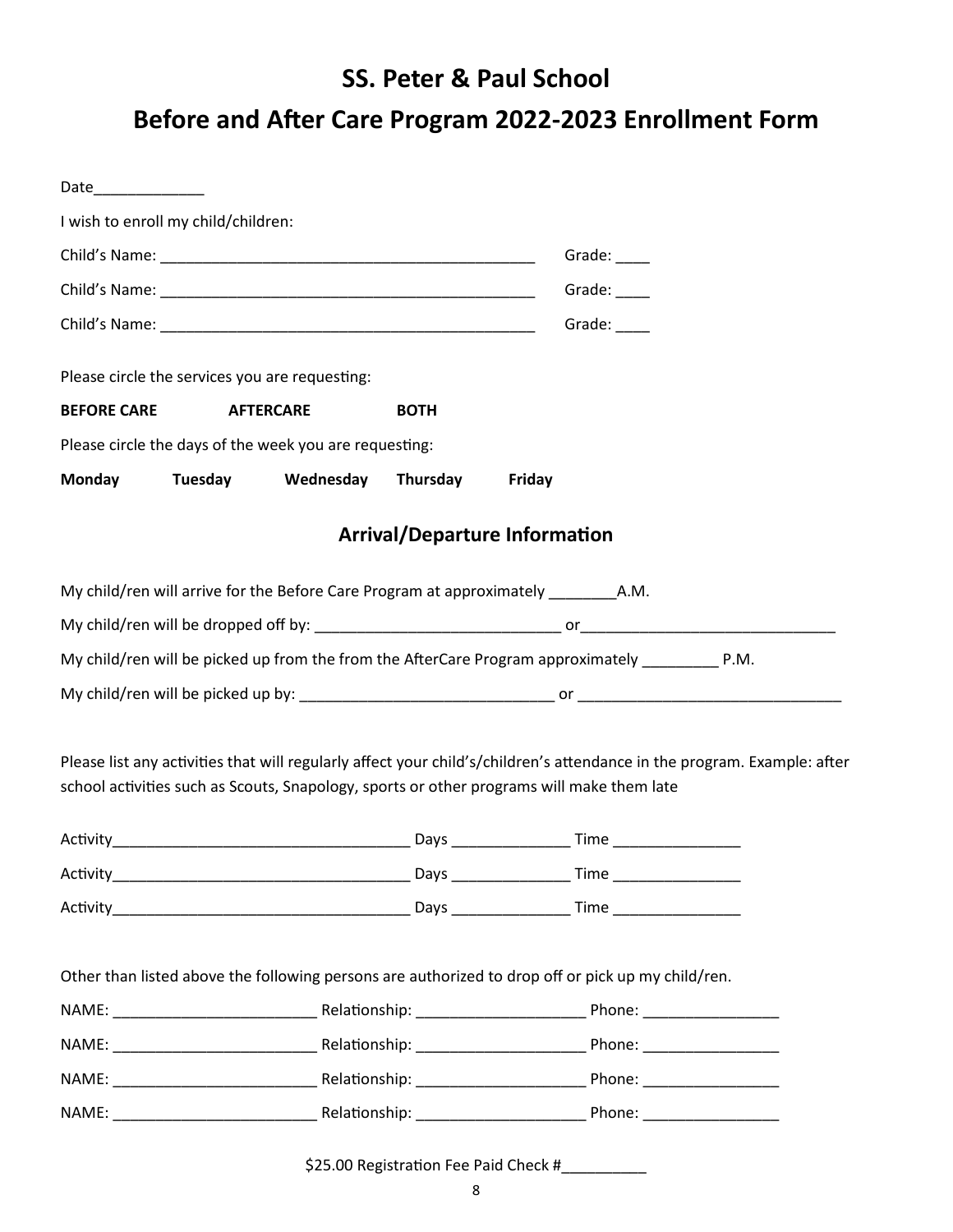## 2022/2023 Before and After Care Program **Medication Authorization Form**

| In addition to this form the School Authorization to Administer Medication Form must be completed by both<br>the parent and doctor. (See school website under Parents & Students/Forms/Medical Forms) |
|-------------------------------------------------------------------------------------------------------------------------------------------------------------------------------------------------------|
| I hereby give my consent to SS. Peter and Paul Before and After Care Program staff to administer medication<br>(print child's name)                                                                   |
| Date: ________________                                                                                                                                                                                |
| Please list any allergies, medical or special health concerns that we should be aware of for each child:                                                                                              |
|                                                                                                                                                                                                       |
| Concern:                                                                                                                                                                                              |
|                                                                                                                                                                                                       |
|                                                                                                                                                                                                       |
|                                                                                                                                                                                                       |
| Concern:                                                                                                                                                                                              |
|                                                                                                                                                                                                       |
|                                                                                                                                                                                                       |
|                                                                                                                                                                                                       |
|                                                                                                                                                                                                       |
| Concern:                                                                                                                                                                                              |
|                                                                                                                                                                                                       |